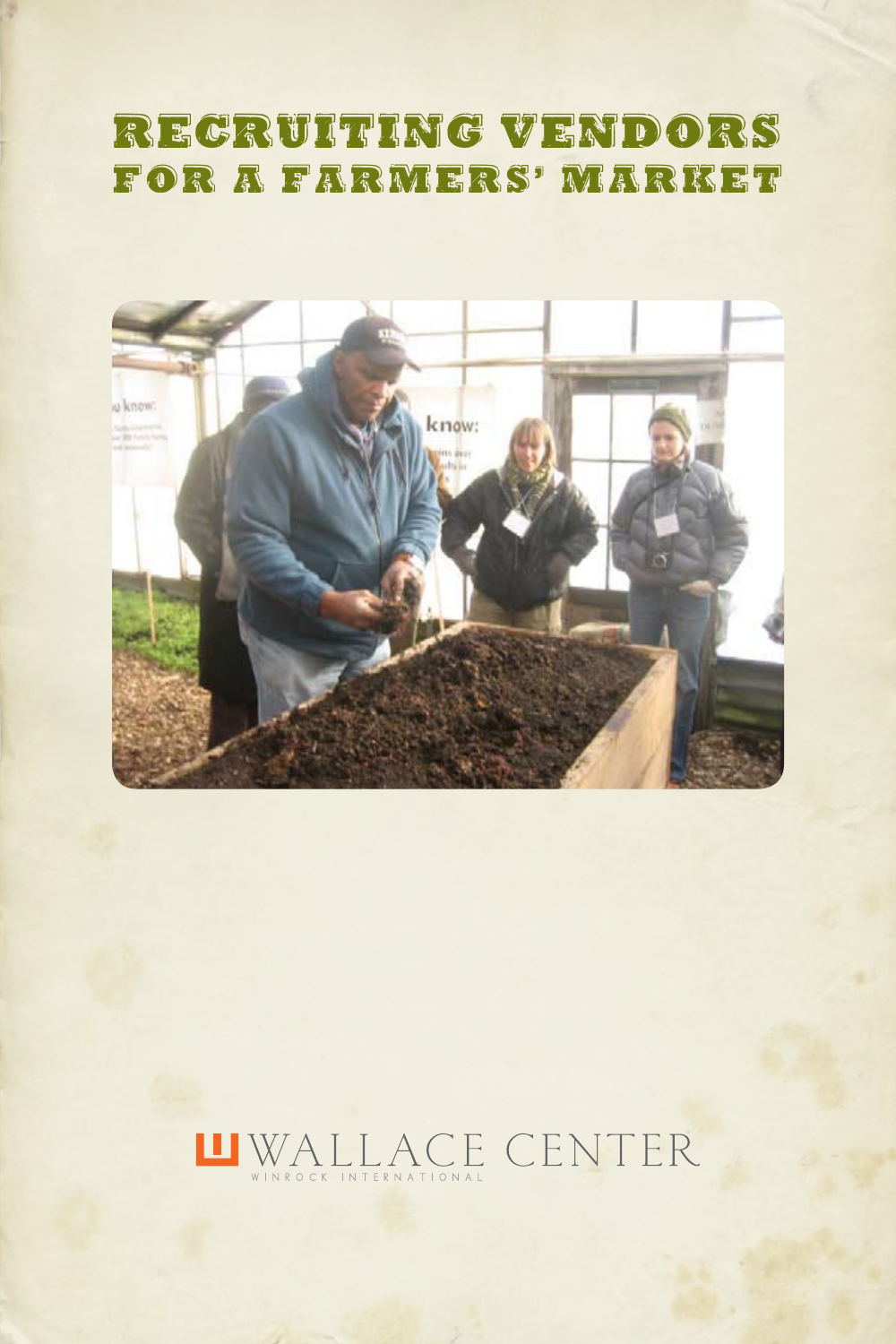The Wallace Center at Winrock International would like to acknowledge the generous financial support of the U.S. Department of Agriculture's Risk Management Agency Office of Civil Rights and Community Outreach. The Wallace Center would also like to thank the Northeast Midwest Institute who assisted with the development and co-coordination of this project based upon the common prospective that markets are local entities with shared national needs.







November 2007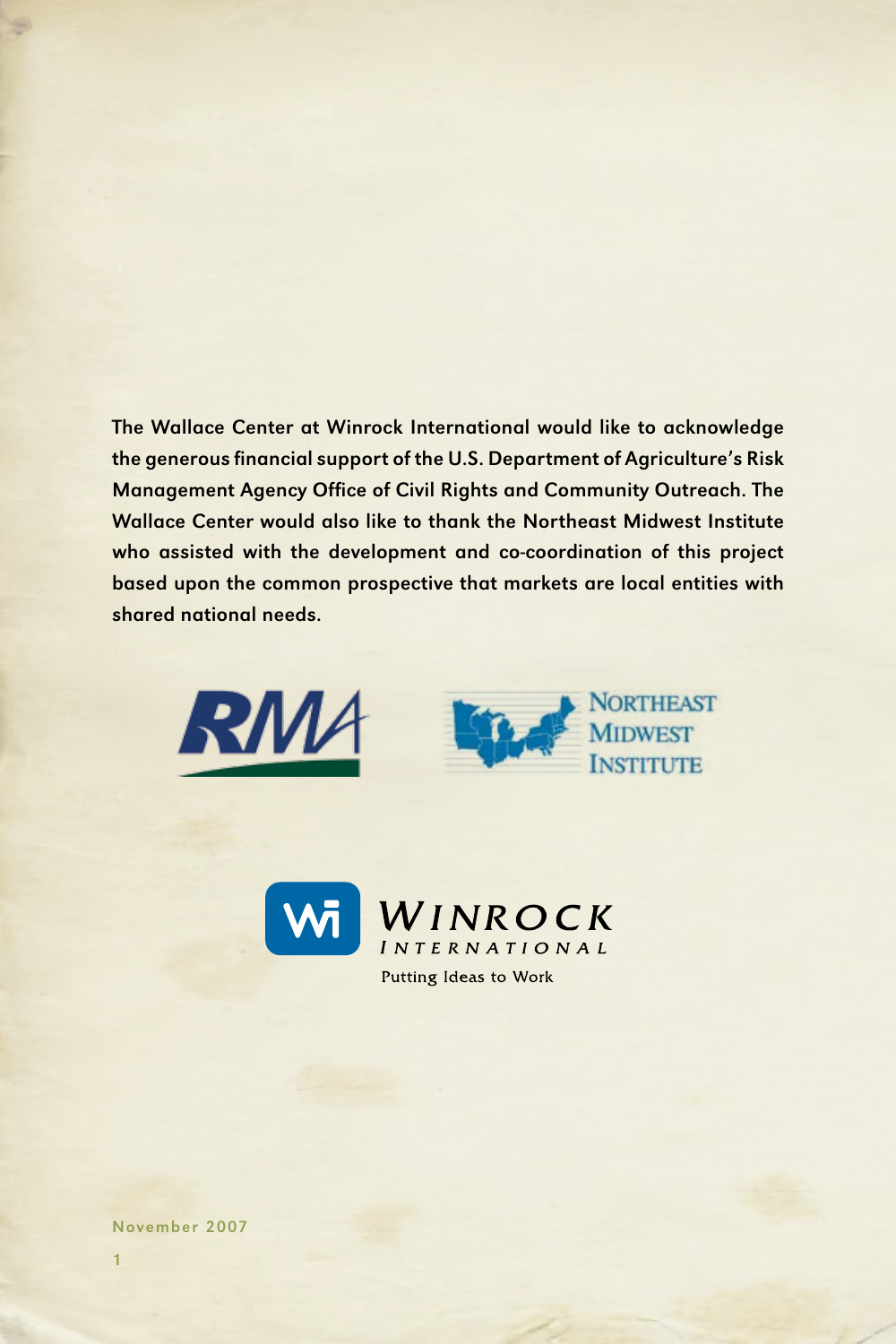# Table of contents



| 1. MARKETS ARE MATURING                            | 3  |
|----------------------------------------------------|----|
| 2. MARKET PLANNING                                 | 5  |
| 3. ATTRACTING A VARIETY OF PRODUCERS               | 7  |
| 4. ADDING FARMERS TO AN EXISTING MARKET            | 9  |
| 5. THE ROLE OF THE MARKET MANAGER                  | 11 |
| 6. MANAGING FARMER EXPECTATIONS                    | 13 |
| 7. MANAGING CONSUMER EXPECTATIONS                  | 15 |
| 8. THE ROLE OF A STATE FARMERS' MARKET ASSOCIATION | 17 |
| 9. RESOURCES                                       | 19 |

2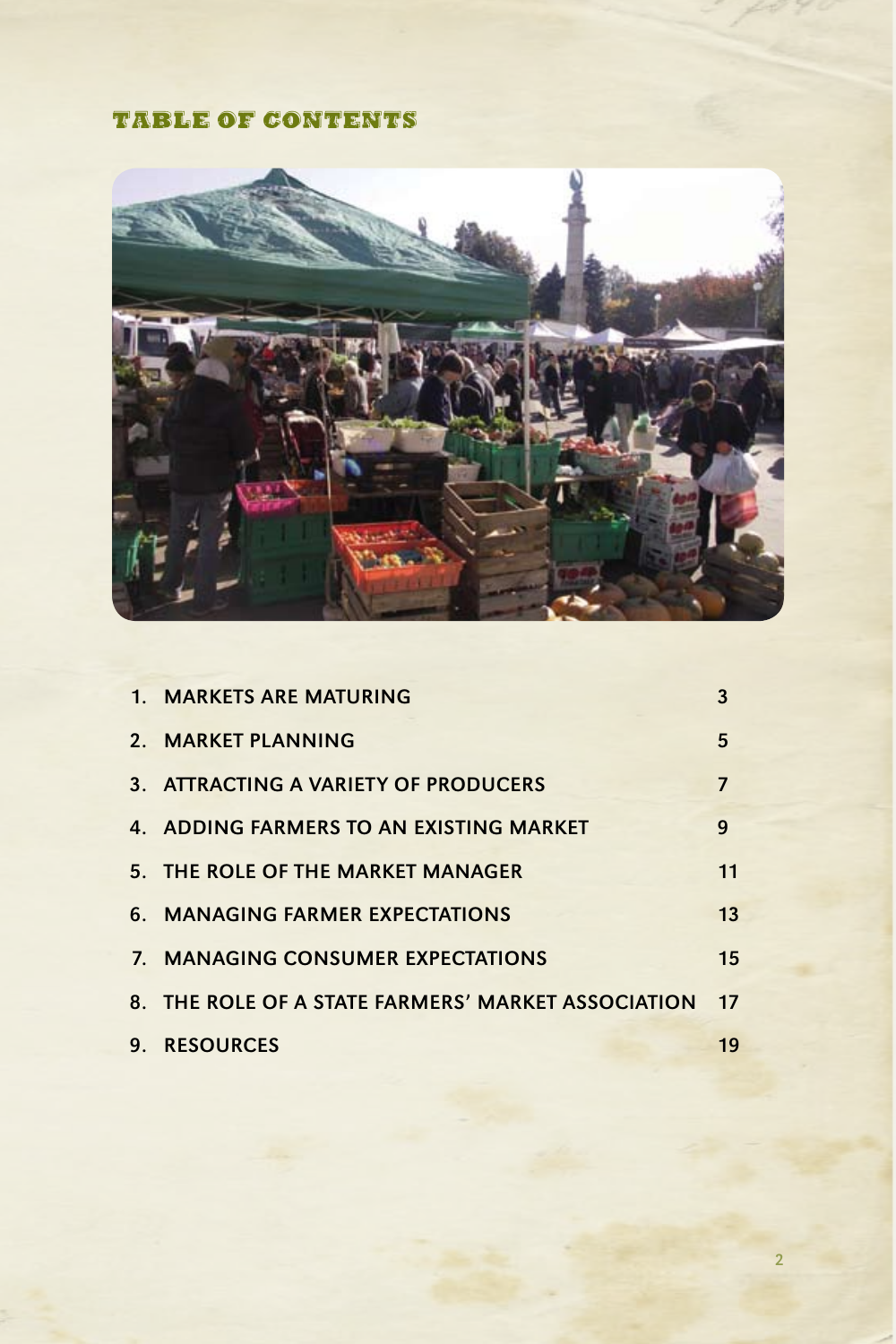### **WELCOME**

A successful farmers' market requires a range of selection. Not only in product, but in producers. As few as five to ten producers who can offer a variety of items over the length of the local growing season are all that are required to start a farmers' market. But to maintain and grow a farmers' market, you'll need help.

We've created this brief guide to assist you in developing a successful farmers' market. While compact, this guide has plenty of useful information about planning, as well as working with farmers and community partners. You should know that far more information can be found on our website, www.wallacecenter.org or www.farmersmarketsusa.org.



#### Markets are Maturing

In the ten years between 1996 and 2006, the number of farmers' markets in the U.S. grew by over 80%. In 2006 there were 4,385 markets, whereas in 1996 there were 2,410. Consumer demand for local, fresh foods still seems to be growing with the U.S. Department of Agriculture (USDA) estimating more than \$1 billion in annual farmers markets sales.

For some markets, it is getting harder to recruit farmers. Increasingly market managers are looking at new vendors from all backgrounds, including farm workers who transition to farm owners, immigrants or refugees, and beginning farmers to fill this need. Likewise, some markets are looking to where new customers might come from, such as including EBT machines to allow Food Stamp users greater access to the market. And, Market Managers and community organizations are developing new markets in lower income and transitioning urban communities to increase consumer access to healthy foods and help revitalize neighborhoods.

This guide will help to show how other market managers diversify their vendors and their customer bases to build successful markets for the future.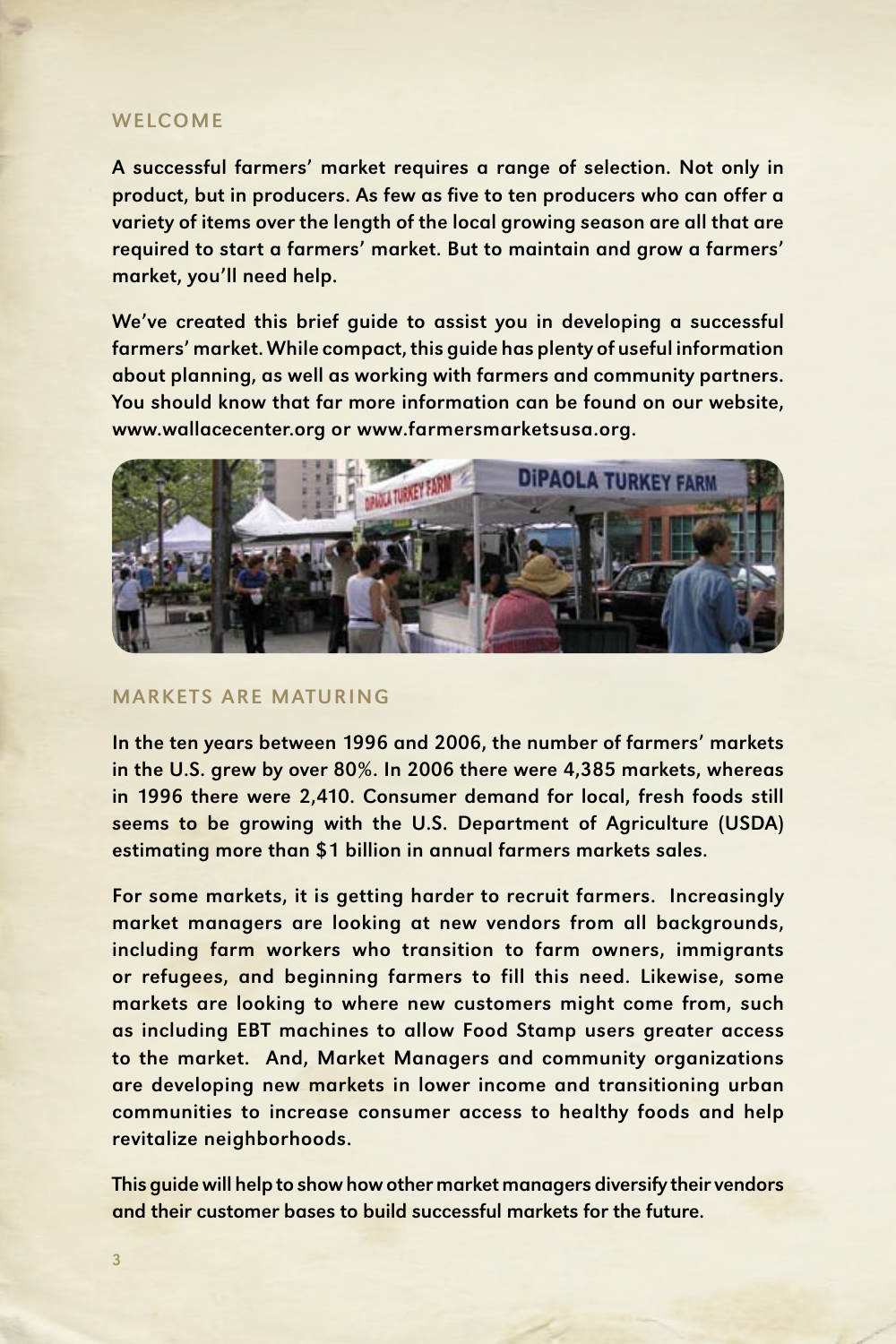### KEYS TO A SUCCESSFUL FARMERS' MARKET



### MEET THE NEEDS OF THE LOCAL COMMUNITY

This guide draws on the experiences of many markets and market farmers, from across the U.S., and allows us to speak generally about farmers' markets, but only you can determine what is best for your farmers and your community.



### OFFER A VARIETY OF DIFFERENT PRODUCTS

Provide consumers with the most choice possible. Fruits and vegetables are good starters, but the more your market can simplify a customer's food shopping by including baked goods, dairy, meat, poultry, fish, the more a customer will spend at the market.



### Attract a Diversity of Customers

Ensure that products and prices can attract the broadest array of customers, regardless of socioeconomic status. A diverse customer base creates a variety of marketing opportunities for your vendors.



#### HAVE MANY PRODUCERS

Create a fun, visually attractive spaces that draw customers in. A critical mass of vendors is needed to make a market look worth a customer's time.

4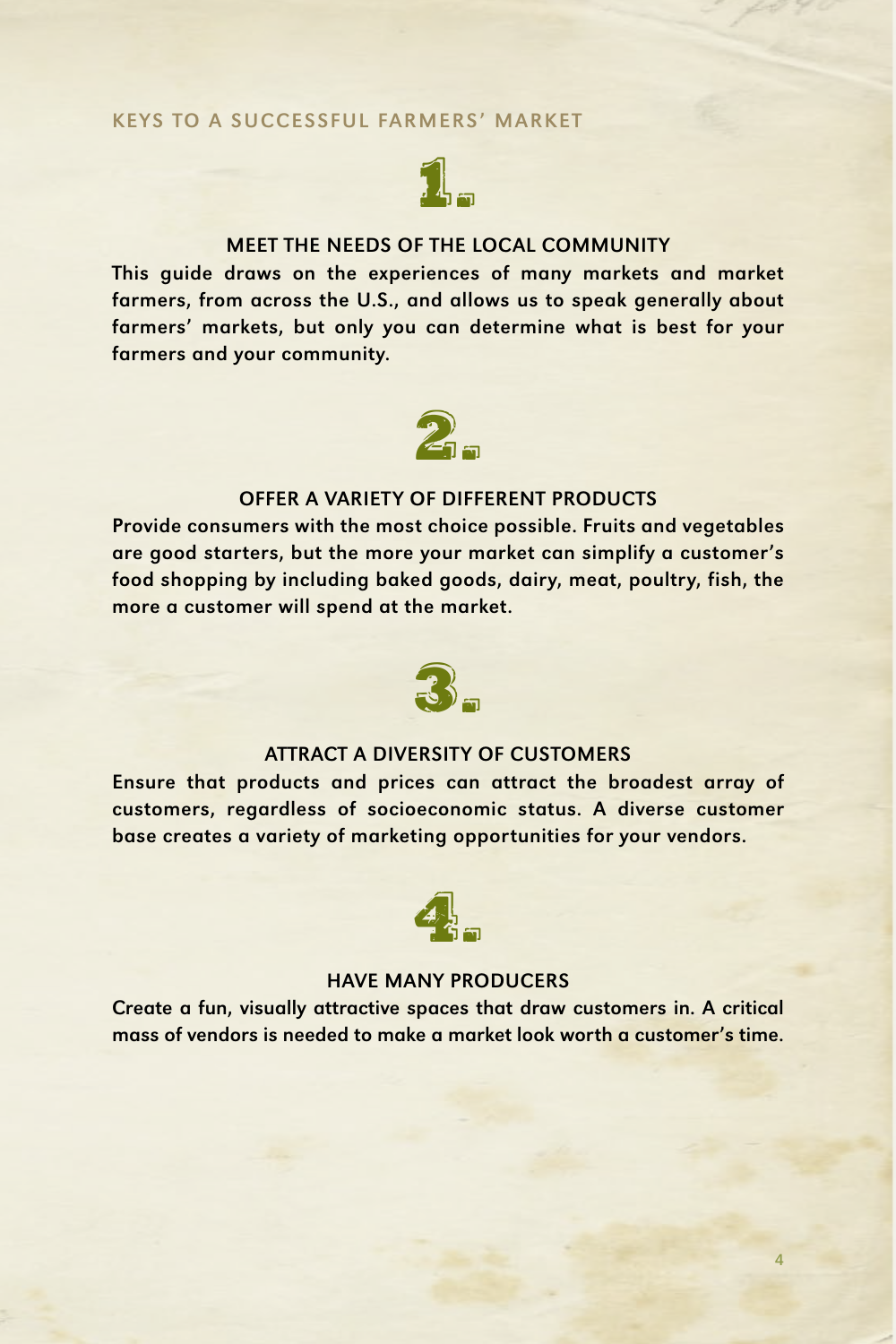### **MARKET PLANNING**

#### A NEW MARKET STARTS WITH TWO QUESTIONS:

#### WHO ARE YOUR CUSTOMERS?

### WHAT MIGHT THEY BUY?

On the day the market starts, most managers won't know the exact answer to these questions. Even then, customers will change over time and with the seasonality of products. It's a good idea to find partners or funding sources to help you identify this demand in advance.

It's a manager's job to position the market to reach the customers. Some markets survey customers with a "dot method", where the manager sets up a board listing a variety of products, and exiting customers place a dot next to what they purchased. (Learn how, check out the "Resource" section)

It's also the manager's job to avoid a glut of similar products. Many producers selling the same product makes a market less interesting to customers and creates unhealthy competition among vendors.

Look at your market the way a customer would see it—and there's more than one type of customer. For example, you can use the "Fill the refrigerator" or menu-planning approach. Think of what foods are in your refrigerator or cupboard. When your market has products to fill those spaces in your customer's kitchen, customers are more willing to buy them at one place, thus simplifying their shopping.

### ATTRACTING CUSTOMERS - VENDOR BALANCE AND DIVERSITY

A diverse group of farmers creates a more interesting, sustainable market, and helps to create opportunities for different types of producers. A market manager may not always start with the perfect mix of vendors. When you include vendors with different backgrounds, farming experiences, and varying acreages and production characteristics, you help to create the product diversity needed to attract and maintain a base of repeat customers.

Attracting a variety of vendors takes some effort. You need to reach out to sometimes unfamiliar community members, farmer associations, or local governments.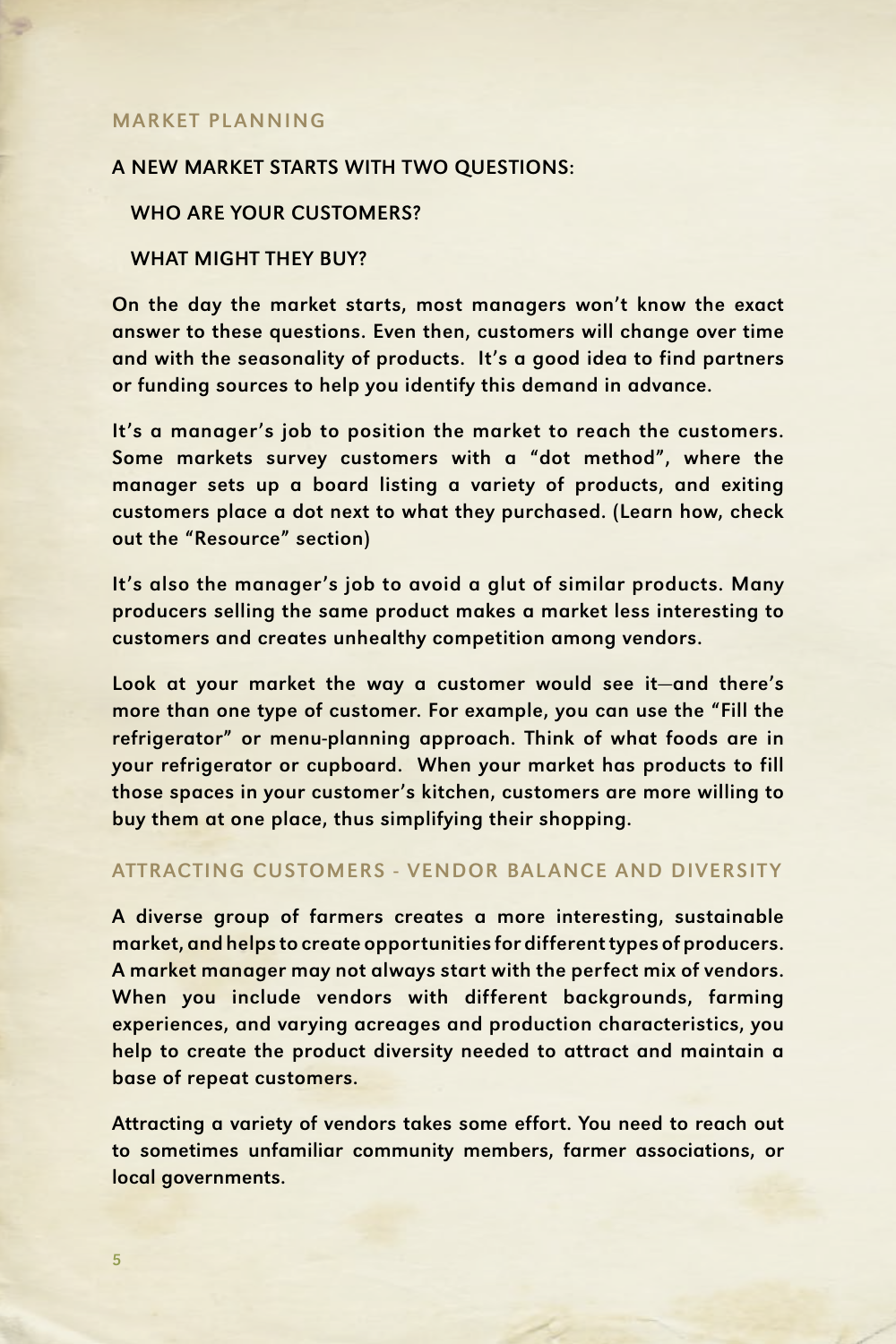# CASE STUDY #1

### Planning to Aviod a product Glut

Seattle Neighborhood Market Association, Washington

We chose vendors for this market based on the same criteria we do at all our markets: providing shoppers with the best selection and range of locally produced foods. Our goal is to not glut the markets with any one product.



We have many immigrant farmers from the same culture selling at all our markets. They grow flowers and Puget Sound row crops. Often, producers are growing identical flowers and crops. Some distinguish themselves by creating better bouquets, others with greater selection in row crops. The open market system and market shoppers tend to support those growers who have the best quality and selection.

Because farmers tend to duplicate product, we have to limit these producers just as we limit blueberry and peach farmers. We have wait lists at our markets for products that are over represented. We also are mindful of new growers entering our system and try to provide space at new markets with a combination of new and seasoned farmers.

Chris Curtis, Director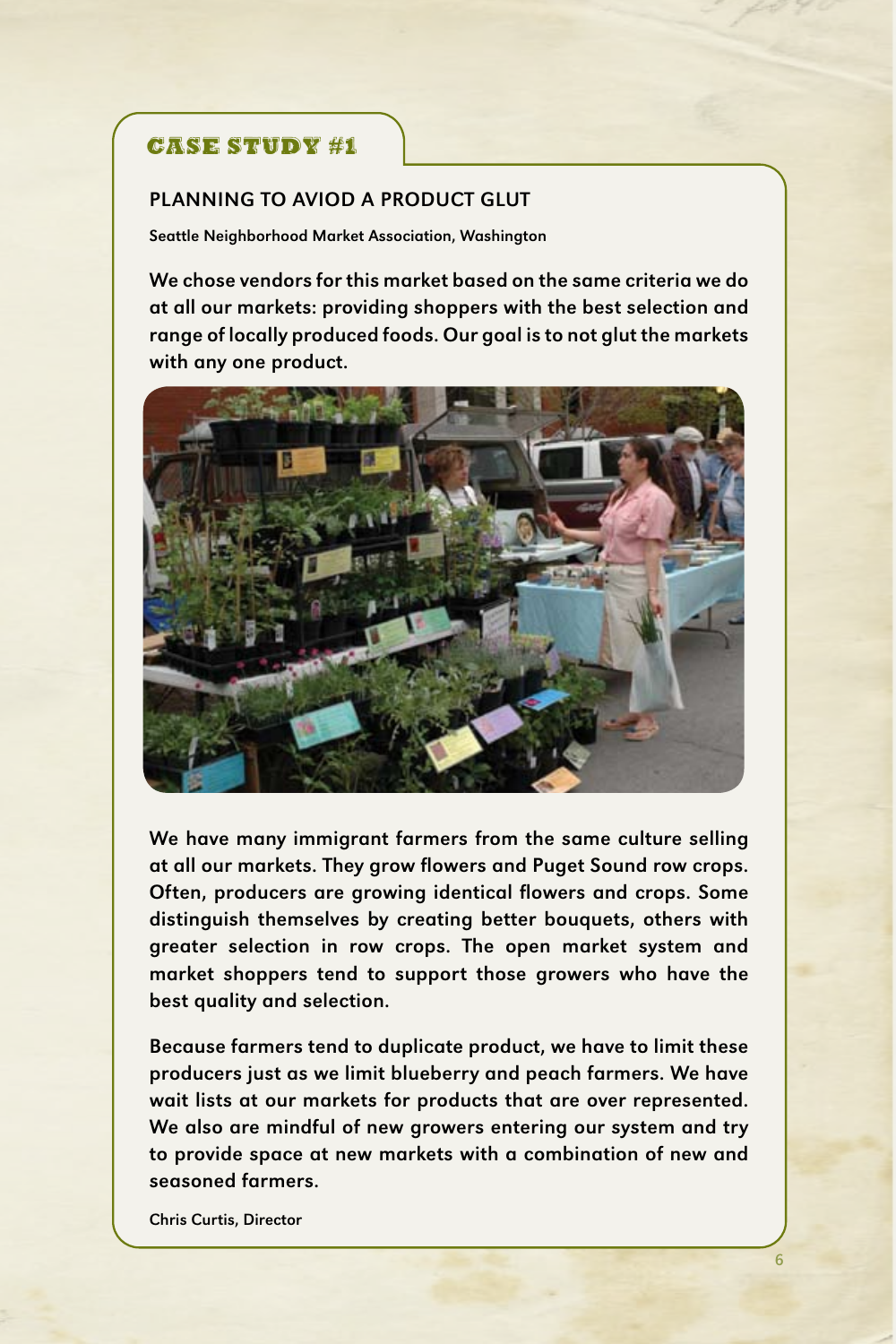# ATTRACTING A VARIETY OF PRODUCERS.

Some farmers need more support or help to get started at a market and may need a specific invitation to do so.

These individuals may:

- Be new to farming
- Have lower-than-average farm sales or limited investment capital
- Have little experience in selling directly to customers
- Not be native speakers of the main language of market shoppers
- Be new to the U.S., with different cultural norms or market customs
- Be members of an ethnicity or culture that has experienced discrimination in the U.S.

The USDA calls some of these producers "socially disadvantaged". This isn't a value judgment, but a definition used to identify producers who may need additional assistance to get started and stay in business. Often the designation qualifies these farmers for federal assistance.

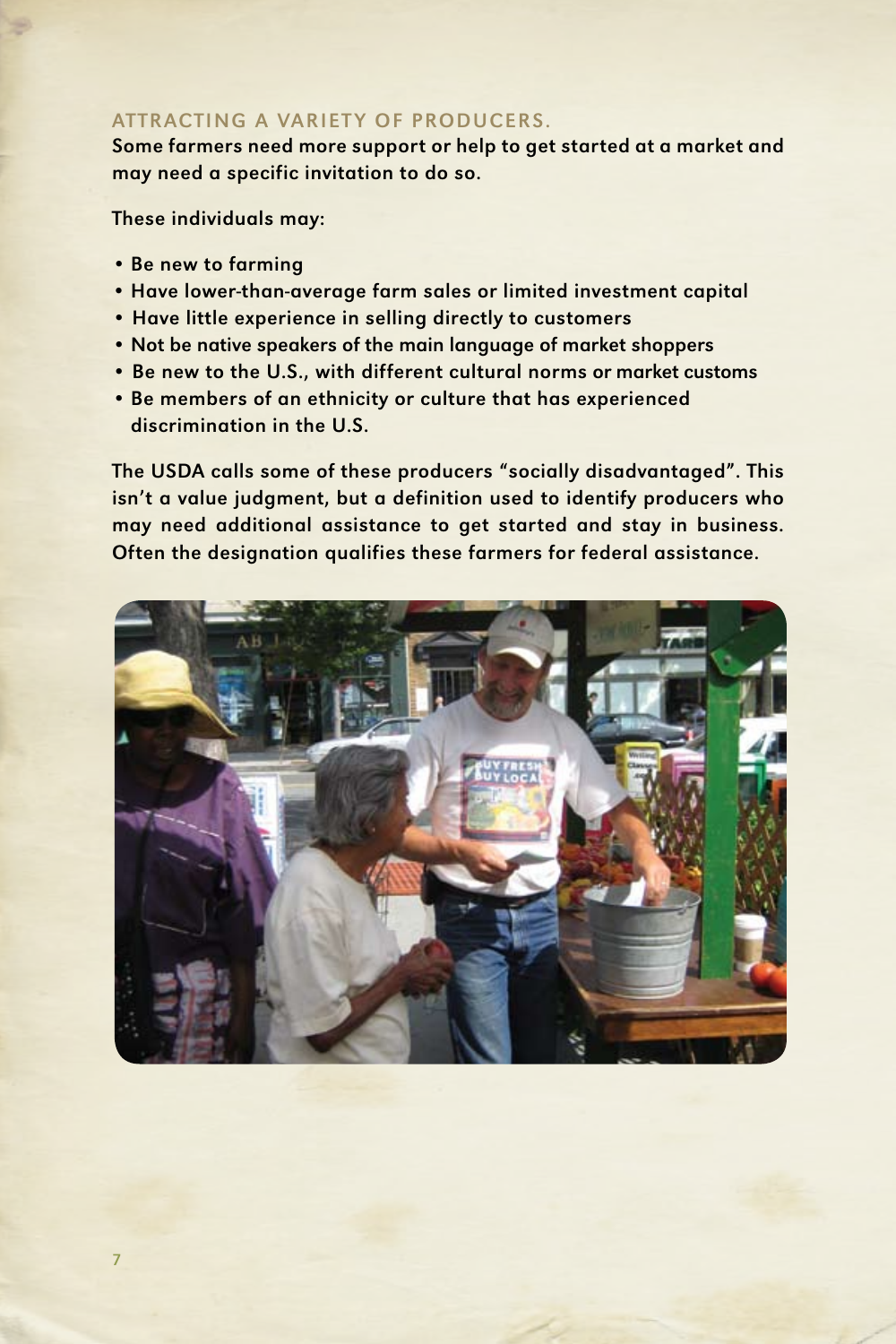# CASE STUDY #2

## Working with farmers of different socioeconomic backgrounds

Webb City Farmers' Market, Missouri



We have been working with our Hmong growers throughout the season, starting with a visit by Extension and soil testing and soil recommendations. Fortunately our grant from PPS, (Project for Public Space), provided a translator, which helps immensely when discussing technical details.

We are also fortunate in having an experienced grower who is willing to mentor our Hmong growers. To help the Hmong communicate with their customers, we supplied price cards with explanations of some of the unfamiliar produce. We also provide recipes and cooking demonstrations.

We do not normally have the translator at the market, just for farm visits and technical discussions. At the market, if there is a problem with communication our more fluent Hmong are happy to assist.



Our Hmong growers are very hard workers, eager to increase their productivity. Their efforts, combined with our modest ones, have already resulted in a much more profitable 2007 for them when compared to 2006.

Eileen Nichols, Market Master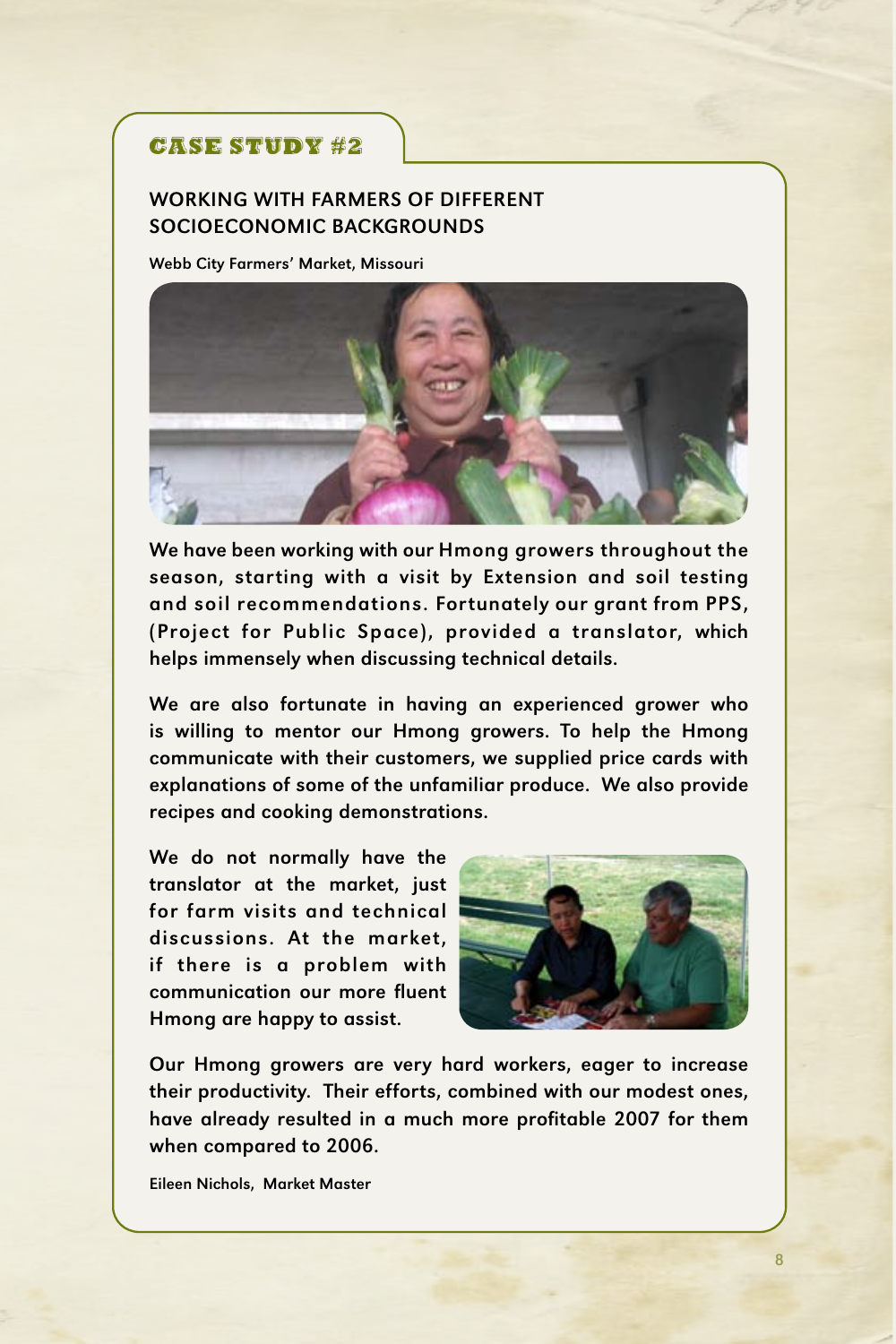### ADDING FARMERS TO AN EXISTING MARKET

Many potential vendors have experience farming but little experience selling directly to customers. They may not understand how or why your market operates the way it does. This may especially be the case with vendors who have a different experience of what "markets" are, such as producers with experience selling wholesale. In such sales, personal appearance and customer interaction may have been less important, and repeated contacts may have overcome any language barriers.

# CASE STUDY #3

# RECRUITING VENDORS

New American Sustainable Agriculture Project, Maine



CEI's New Americans Sustainable Agriculture Project (NASAP), helps "new" refugee and immigrant farmers to build their technical and business skills, find land for growing, and find markets for selling their products.

Many Somali-Bantu immigrated to the US as refugees and resettled in Maine. Some have previous experience with farming or markets but climate, cultural practices,

literacy levels, language, and even market customs are different.

For Somali vendors in Maine's Lewiston market, there is a great deal of outreach to the refugee community and strong support for disadvantaged producers. Many of the customers are long-time Lewiston residents, as the market is one of few in Maine to accept food stamps and electronic benefit transfers. The local college provides a work-study program, and a student instructs market vendors in English as a second language. She also helps vendors some of whom do not speak English—communicate with customers.

The result is that farmers "feel empowered with what they can do, about creating their own opportunity—not looking at what they don't have (access to high-value markets), but what they have created."

Amy Carrington, Program Coordinator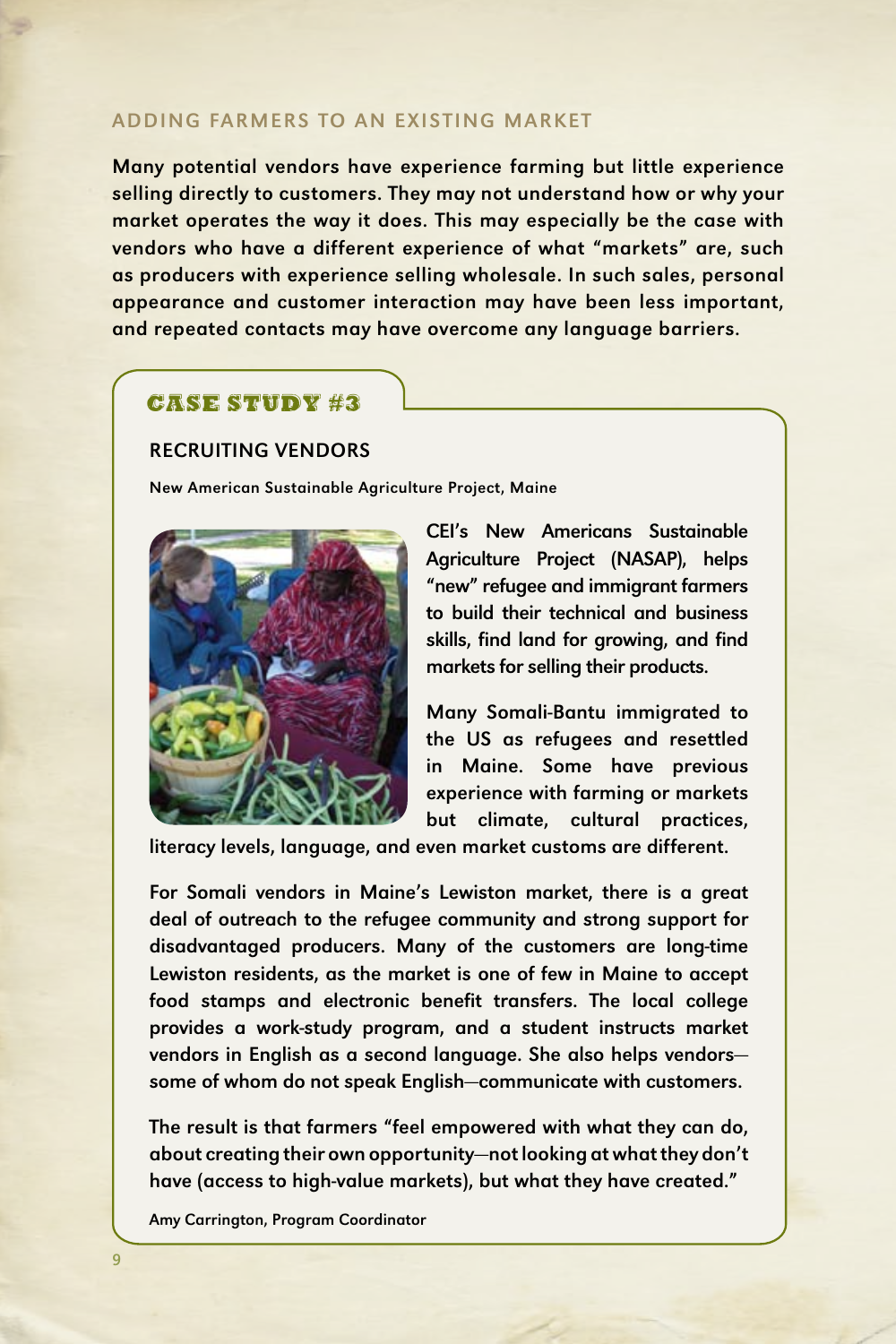## PRODUCERS WHO WANT TO JOIN AN EXISTING MARKET MAY…

- Present an opportunity to better meet the needs of the market's existing customer base, or to broaden the range of customers
- Not understand why existing vendors have priority, especially if the newcomers see their product as "better" in quality, price, et cetera
- Want to offer products identical to those being sold already because that is what they see selling
- May be willing to diversify or offer different products if given information about what is needed; offering products that add value, like jams or preserved foods – or simply items not offered by other vendors – can also help the farmer's bottom line
- Present an opportunity for the market to diversify, possibly opening at another site or on another day of the week

Farmers who feel excluded from an existing market may find an opportunity and a sense of empowerment by creating a new market. Setting up this new market at a different time and possibly a different location can help avoid the risk of direct competition with a nearby existing market. This can build the market's own unique customer base while providing "devoted" market customers with more options and perhaps different products.

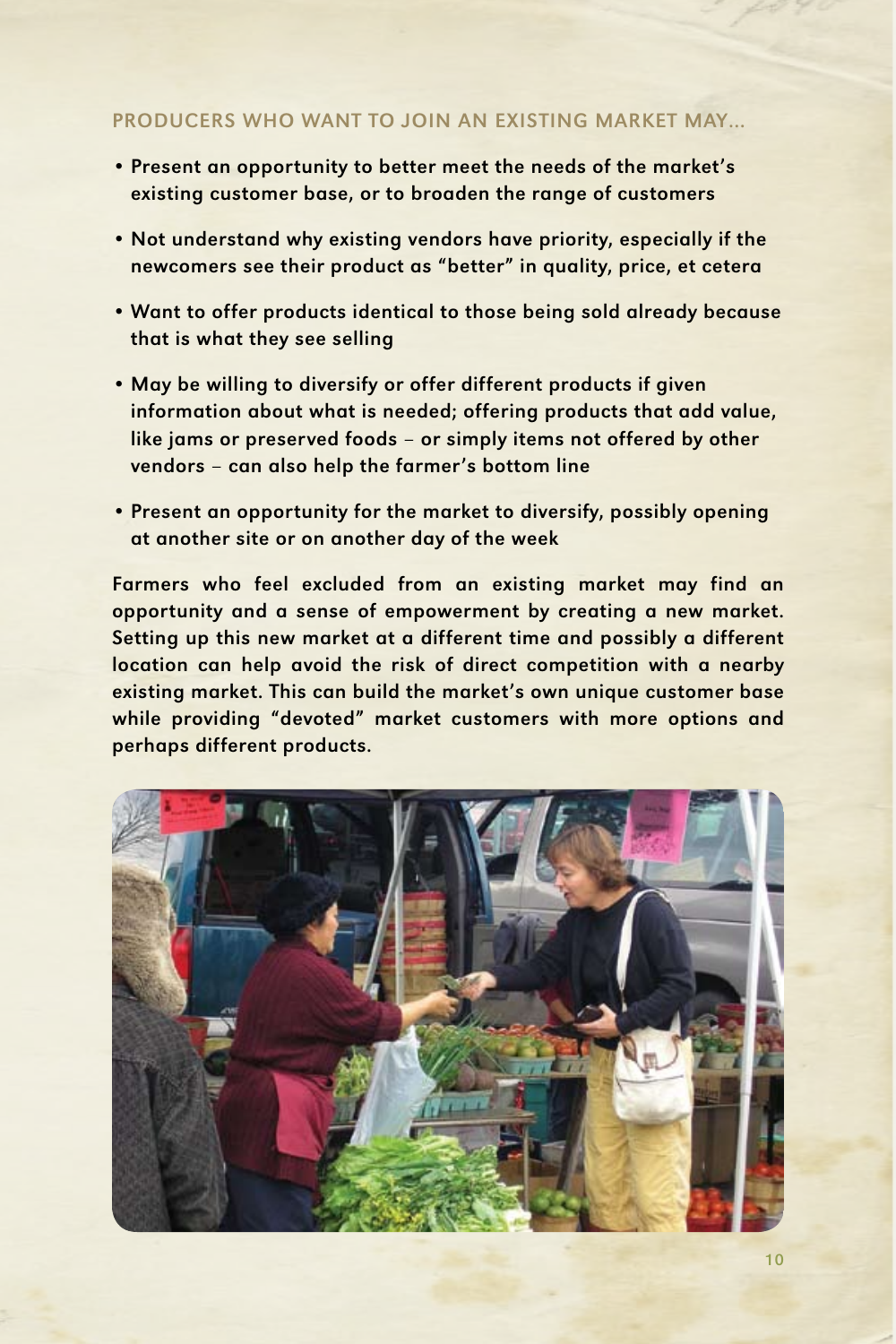### THE ROLE OF THE MARKET MANAGER

From a FARMER'S point of view, the market manager is the:

MARKETING GURU providing sales expertise

CHIEF PROMOTER for the market

ENFORCER of rules, fee collection, dispute resolution

INFORMATION SOURCE on municipal and health regulations



You may feel that some of these roles pull away from your time spent on marketing duties. Often, anything a farmer won't do falls to the market manager to coordinate or execute. With that in mind, here are some tips to make the best use of your time, while making or maintaining an effective farmers' market:

- Build a repeat customer and farmer base
- Think of the customers, and why they should continue to choose the market over other retail food choices
- Think of the farmers, and work to ensure it is worth their effort to come back each market day
- Work to ensure that market logistics run smoothly by interacting with the community as needed, and creating a process to involve the input of the vendors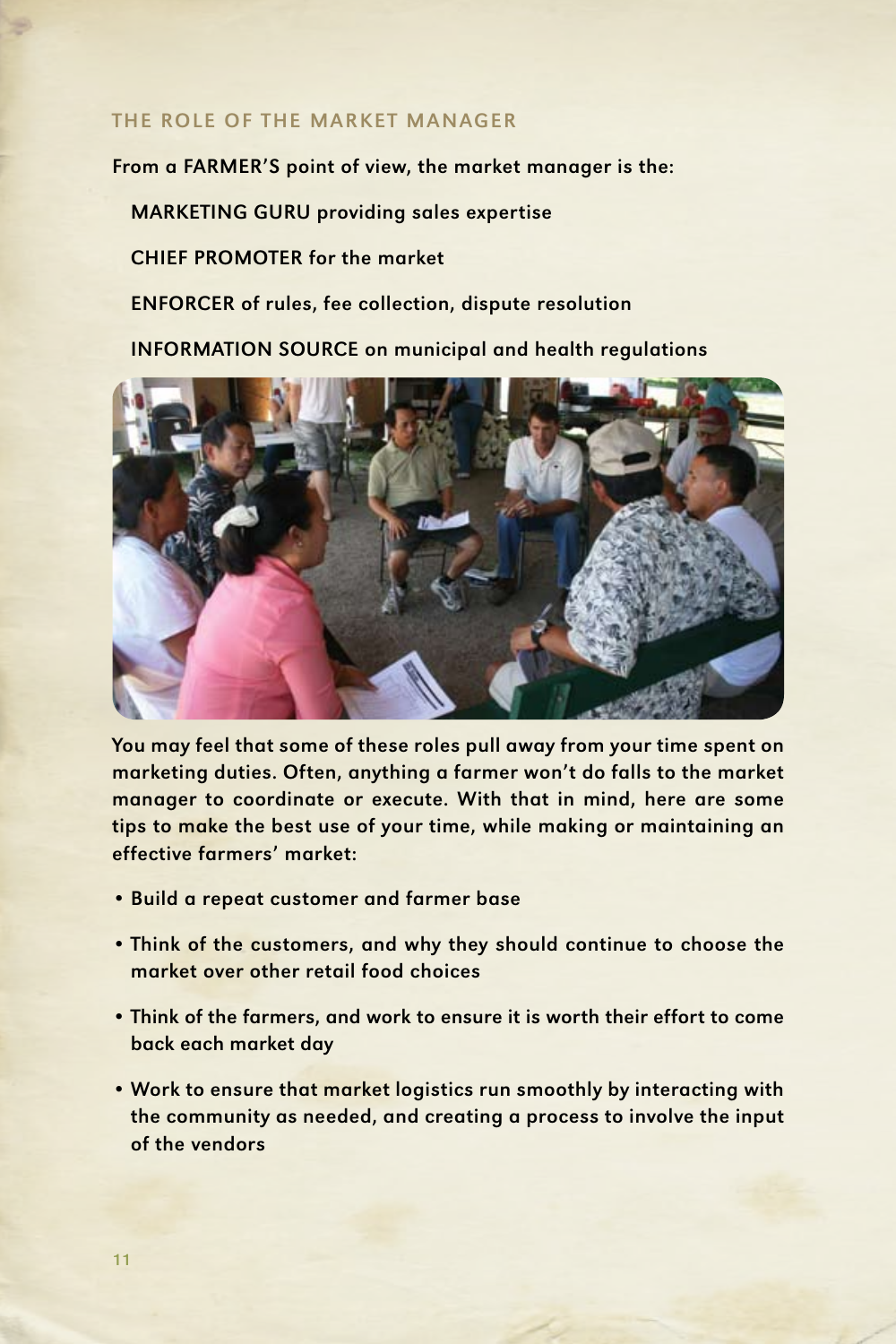### GETTING IT DONE

### INCORPORATING FARMERS INTO MARKET DECISION MAKING

- Market Managers need the buy-in of farmers; they are the stakeholders in the institution.
- Timing is important. Plan vendor meetings during slow seasons. That is often best time to seek the input of farmers in your market decisions.
- To avoid or resolve conflicts, it is important to have written policies and by-laws.
- A sense of ownership helps vendors to maintain continuity with a market if a manager leaves and another is recruited.

### CASE STUDY #4

#### Including Farmers In the Decision-Making Process

Fayetteville Farmers' Market, Arkansas



Our market operates within guidelines established by a city ordinance, but rules, management, and promotion all come from a vendor-controlled organization. So decisions are first filtered through the question, "Will this be in the best interests of the farmers and artists who sell here?"

Of course vendors want customers and the community to be happy, but

if some local merchants or customers want a change in hours or a special event that will adversely impact vendors, it doesn't usually happen. Vendors meet twice annually for discussion and a large potluck dinner. In the fall, they elect a Board of Directors to oversee the market for the coming year.

The Board does planning during the off-season, and hires and supervises a market manager. During the hectic market season, most of the direct interaction is between individual vendors and the manager, who assists vendors, enforces the rules, and promotes the market. The board supports the manager but also keeps her or him on task, especially when the manager is new.

Jim Lukens, Fayetteville Farmers Market Manager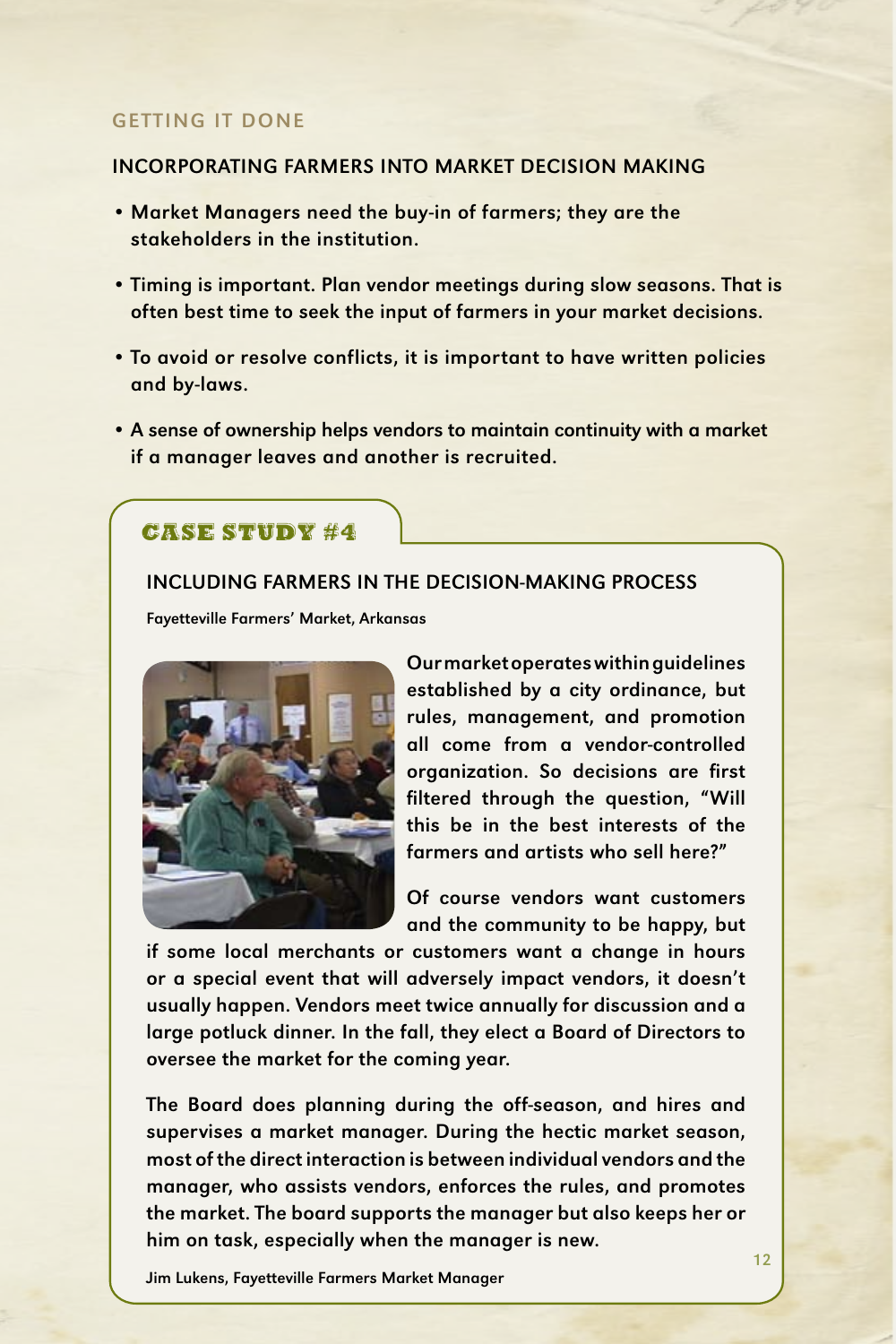## MANAGING FARMER EXPECTATIONS

- Your stakeholders won't stick around if their income expectations exceed the realistic sales expectations of the market. Markets typically go through a development cycle, with the first year being the most difficult and the second a bit better, as operations become more established, and the third year should see a good base of repeat customers for a successful market.
- Different farmers have different expectations for their daily market sales, sometimes arising from different direct-marketing experiences they had elsewhere.
- Different farmers have different production costs, which influence their prices. Farmers watch each other's prices, and they watch customer traffic to other vendors.

# CASE STUDY #5

### Working with A Partner Organization

Agriculture & Land-Based Training Association, Salinas, California



The Agriculture & Land-Based Training Association (ALBA) in California provides business training and technical assistance to beginning and aspiring farmers.

We created a Farmers' Market Short Course to demystify the world of the farmers' market for our new vendors. Once they are familiar with basic accounting

exercises and load list paperwork, they can learn whether they are actually making a profit. Otherwise, it may seem as if things are going well, with cash in the pocket at the end of the day, when in fact money may have been lost, after the cost of production is factored in.

Field trips to our local farmers' markets give our "student" farmers a chance to examine vendor practices and to discuss with farmers the marketing practices that they like and practices they don't.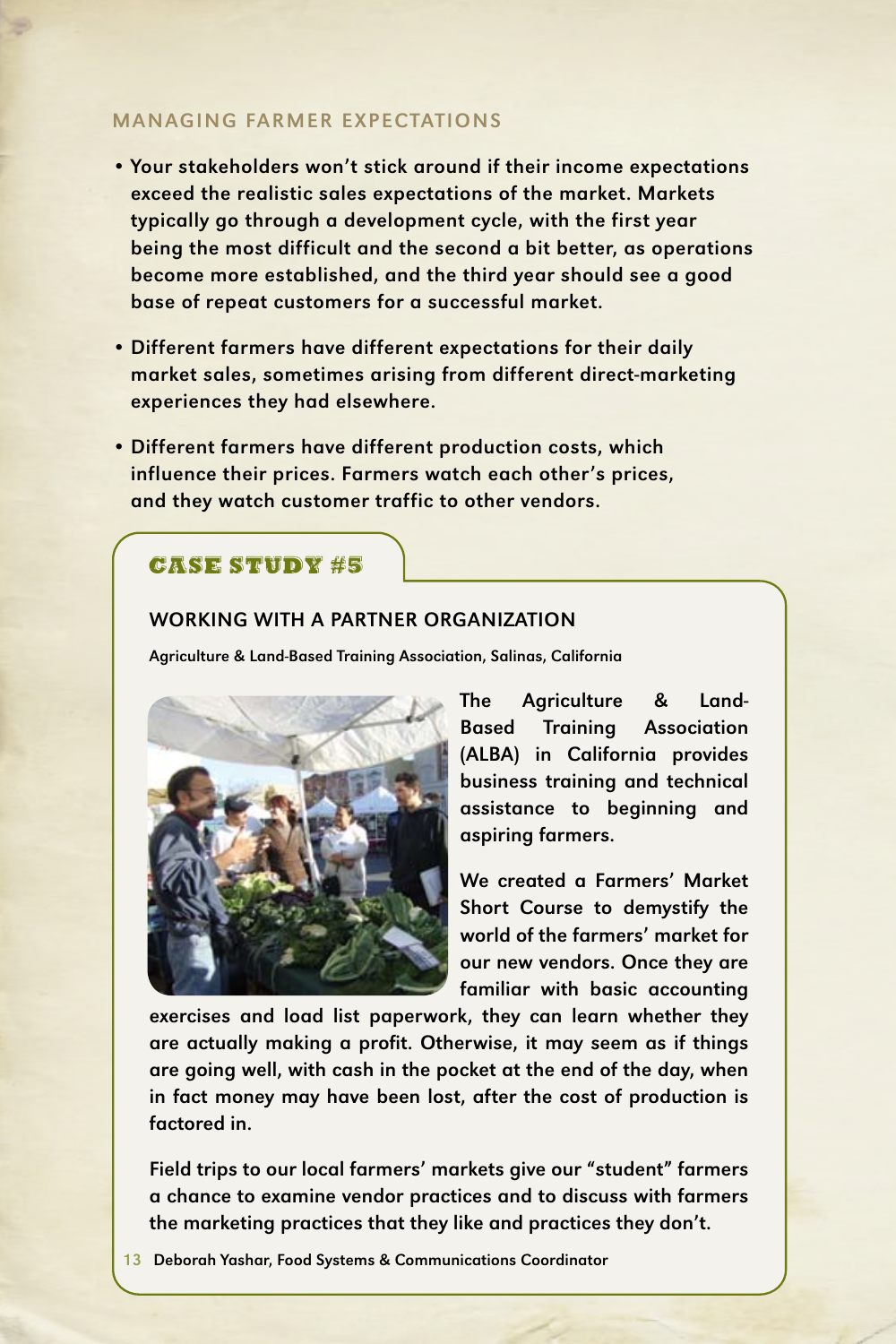# CASE STUDY #6

# BRINGING FARMERS' MARKETS TO AN AREA WITH A POOR REPUTATION FOR SAFETY

Camden Community Farmers Market, New Jersey



The Farmers Market Network in Camden, New Jersey recruited its markets first farmer back in 1997 and she is still with us. As there is only one supermarket in Camden to serve 79,000 residents, our markets provide a much needed source of healthy food.

When the market moved in 2006, business increased so much that customers were discouraged by the long waits. We sought additional vendors without success, in part because of Camden's reputation as a violent city (though we've never had single incident at any of our markets). We approached a Hispanic wholesale produce vendor who supplies many area restaurants. He's been a great addition and we now see an average of 2,500 customers every Friday from June through November.

Why are vendors happy at our markets? They're making good money. We have a very aggressive promotions program, the EBT (Food Stamp) program at two markets and have partnered with the WIC Program. We have almost 100% redemption of USDA senior market vouchers. Our newest market is located at a hospital in a low-income neighborhood and benefits from sales to hospital employees and visitors and to residents.

There is no easy formula for a successful farmers' market in an underserved city, and we could not have done so without the support of organizations like the Project For Public Spaces and the Ford Foundation.

Linda N. Boclair, Camden Area Health Education Center 14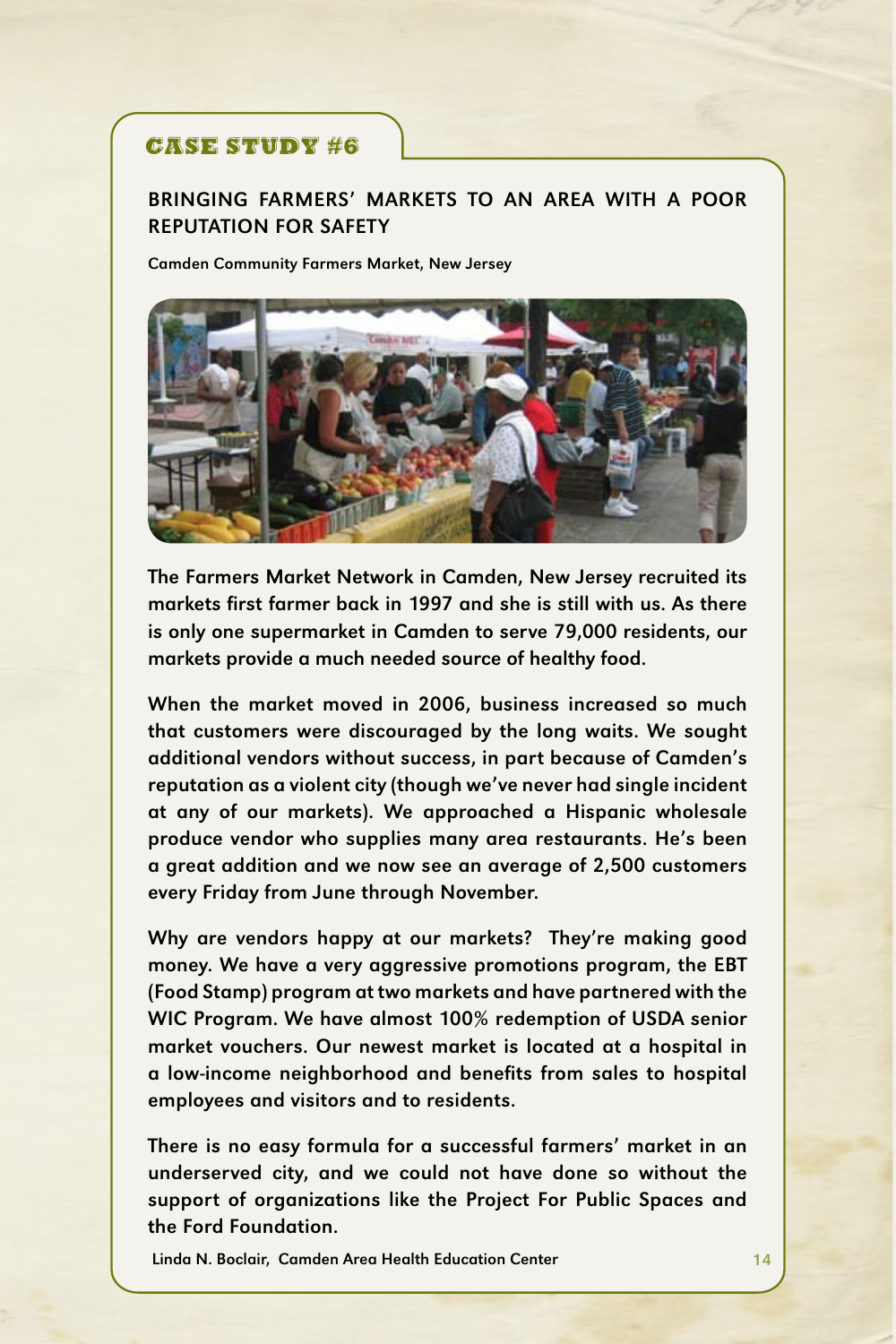### MANAGING CONSUMER EXPECTATIONS

- Consumers are used to buying products year-round, and some supermarkets carry "local" products early because they were started in greenhouses.
- Season-extending growing techniques, and working with products grown throughout the year (or that can be stored) can help draw out customer trips to your market over a longer season.
- A baked goods vendor; a farmer with stored apples, onions, carrots, potatoes, etc.; or a seller of meat, dairy products, flowers or plants can help keep the market going when produce suffers due to climate or when a crop is not ready for harvest.



# CASE STUDY #7

# Broadening Your Customer Base: ACCEPTING Electronic Benefit Transfers AT A MARKET

Midtown Farmers' Market, Minneapolis, Minnesota

In 2006, the Midtown Farmers' Market became the first market in Minnesota to accept EBT cards, thanks to a grant from Project for Public Space, with funding provided by the W. K. Kellogg Foundation. We created a sustainable system to accept both EBT cards and credit cards at the market.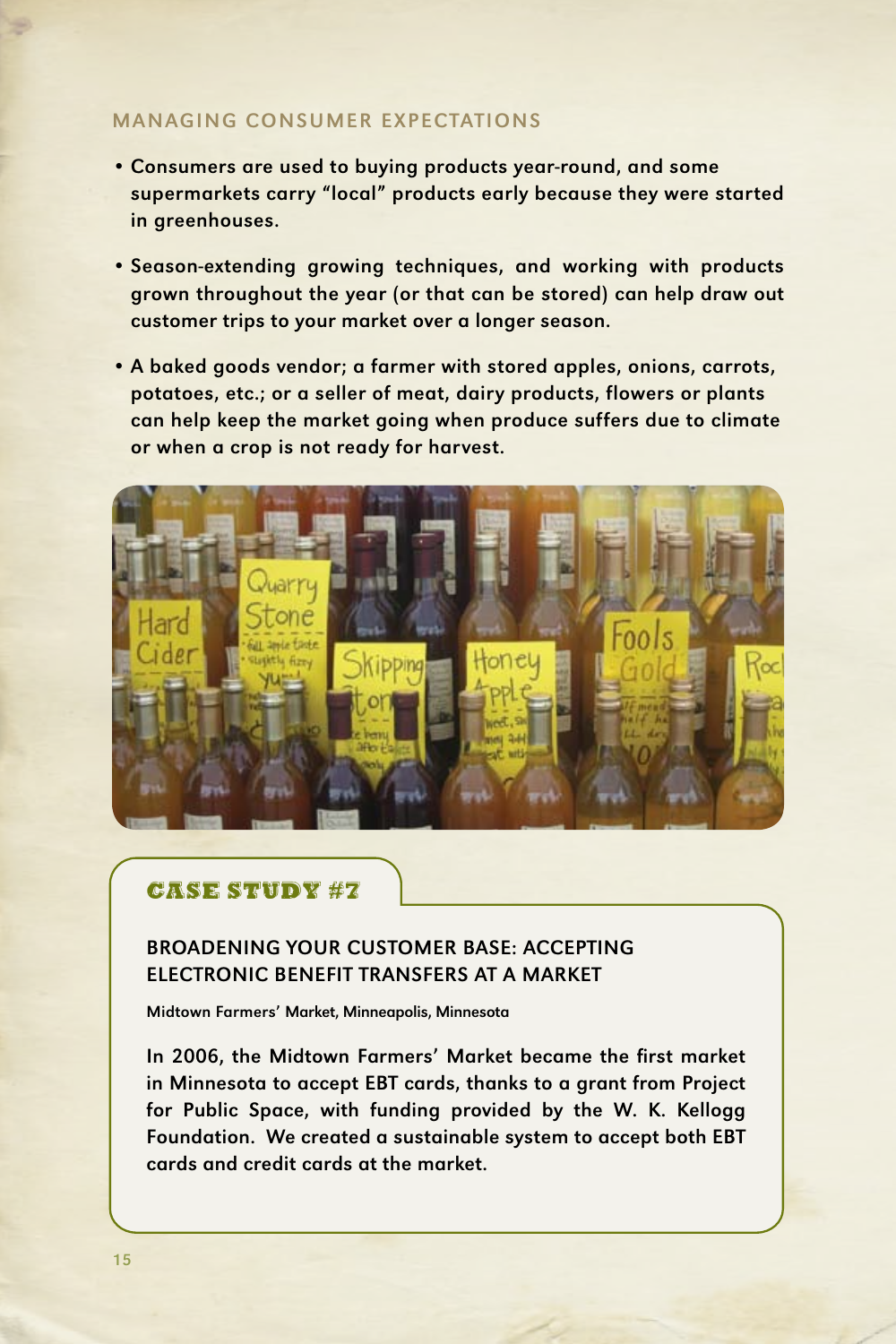### CASE STUDY #7 continued



The Midtown Farmers' Market is located in a very culturally and economically diverse area of South Minneapolis. EBT accessibility is another step towards becoming as welcoming and inclusive as we can be, and to truly serving as a gathering space and food source for our entire community.

In 2006 we purchased a wireless point-of-sale device

that can process EBT cards, Visa and MasterCard. We then created custom made wooden Market Tokens in three denominations. Red tokens are clearly labeled "\$1 EBT/Food Stamps." These are purchased at the market tent with EBT cards, and can be used to purchase any eligible grocery items in the market.



Green market tokens come in \$1 and \$5 denominations and are purchased at the market tent with Visa or MasterCard. Shoppers pay a small fee to cover the cost of their transaction and to help cover the costs of running the program. Market staff take

on the bulk of the work: educating vendors about the system, managing EBT and credit card sales, and handling all accounting and reimbursements. The result is a system that is very easy for both the vendor and the shopper to use. In our first season (2006) we sold about \$500 in EBT tokens and \$7,000 in green tokens, and in the last few months of the year the credit card fees we collected completely covered the monthly costs of running the machine. We could not have implemented this system without startup funds, but the system is now sustainably funded with the fees we collect.

Joanna Stone, Midtown Farmers Market in Minneapolis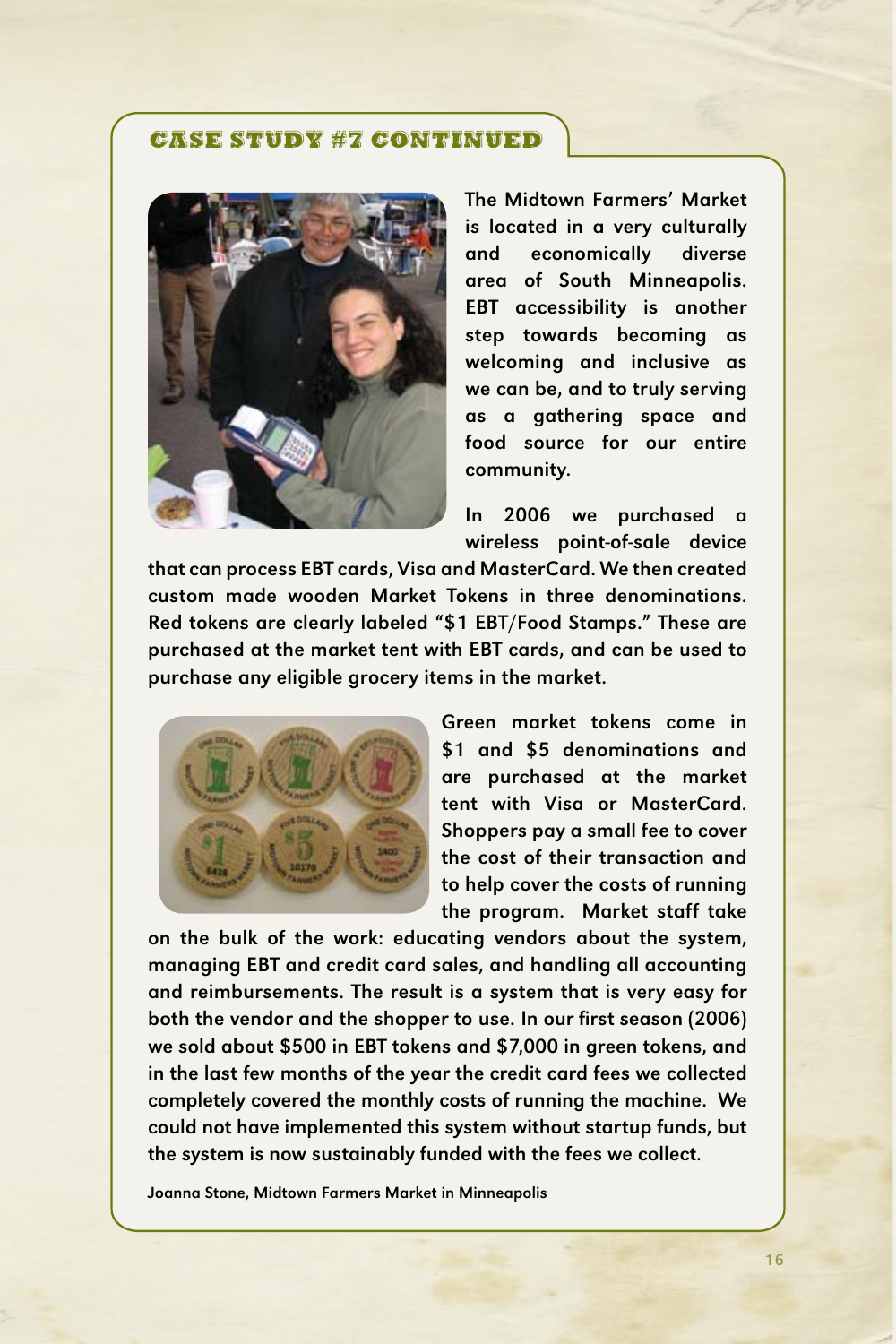# CASE STUDY #8

#### The role of a State Farmers' Market Association

Arkansas Farmers' Market Association



The members of the Arkansas Farmers' Market Association are separate, independently managed markets throughout the state. When the association was formed, its first goal was to provide market managers more educational opportunities. Joint action on a political agenda

was seen as a later priority. But when farmers selling at one small local market were confronted with a change in the way state sales tax law was being administered - a change that could have caused several farmers to withdraw as vendors – a statewide mechanism was in place to quickly learn whether other markets were being affected, and ultimately to get the state Secretary of Agriculture to work on behalf of local markets throughout the state. Being organized before the problem emerged made a big difference.

Jim Lukens, Board Memeber and Fayetteville Market Manager

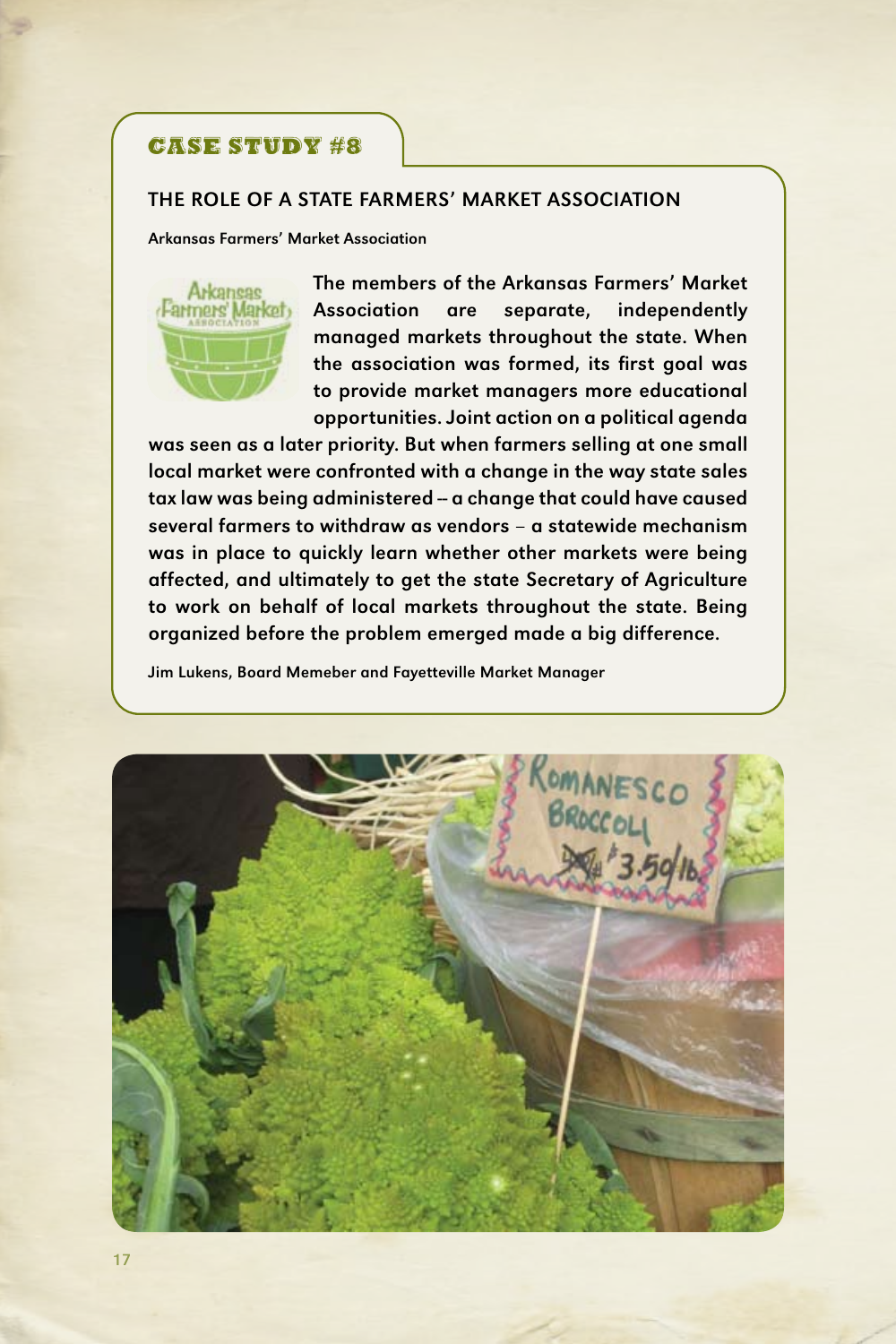#### **RESOURCES**

#### **Funding to Support a Farmers' Market**

USDA Farmers Market Promotion Program can provide up to \$75,000 for a one-year project. http://www.ams.usda.gov/farmersmarkets/

### **Managing a Farmers Market**

ATTRA - National Sustainable Agriculture Information Service A free service that can direct you to resource guide online, or to order them by mail. ATTRA, P.O. Box 3657, Fayetteville, AR 72702 800-346-9140 (English) 7 am to 7 pm Central Time 800-411-3222 (Español) 8 am to 5 pm Pacific Time

#### Starting a Farmers' Market the Right Way (free)

The Rodale Institute, 611 Siegfriedale Road, Kutztown, PA 19530-9320, USA 610-683-1400 http://www.newfarm.org/features/2006/0206/frmmrkt/king\_print.shtml

Establishing and Operating a Community Farmers' Market (free)

University of Kentucky Extension (1997, 8 pages) Need phone and/or mail address included http://www.ca.uky.edu/agc/pubs/aec/aec77/aec77.pdf

### Marketing the Market (free) (6 pages)

 Kansas Rural Center, PO Box 133, Whiting KS 66552, 758-873-3431 http://www.kansasruralcenter.org/publications.html

# The New Farmers' Market: Farm-Fresh Ideas for Producers, Managers, and Communities.

By Vance Corum, Marcie Rosenzweig, and Eric Gibson. (2001, 257 pages) \$24.95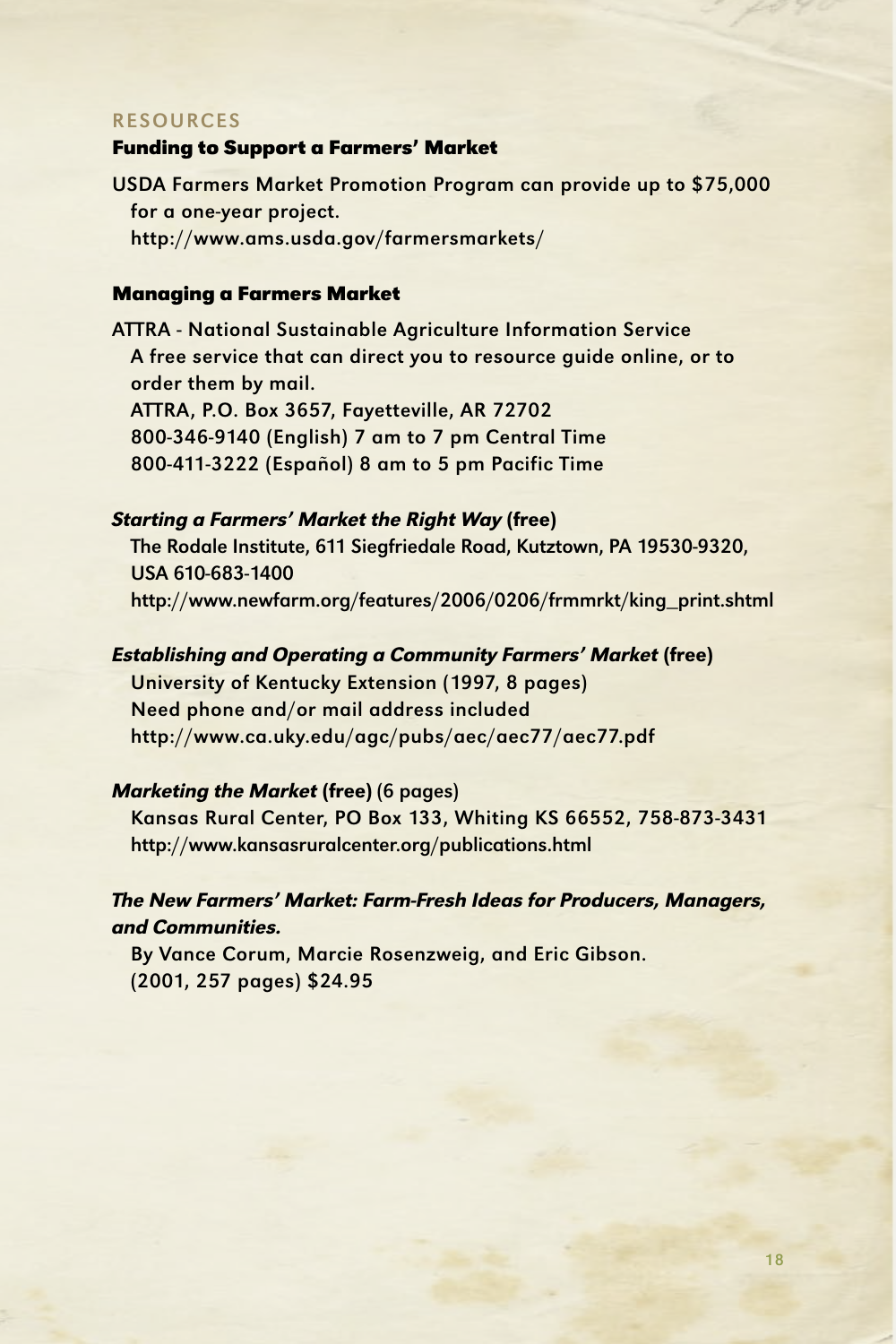#### RESOURCES (Continued)

#### **Marketing to Low-income Customers**

Accepting Food Stamps (EBT) http://www.fns.usda.gov/fsp/ebt/ebt\_farmers\_markstatus.htm

# WIC and Seniors Farmers Market Nutrition Programs http://www.fns.usda.gov/wic/

# "Hot Peppers and Parking Lot Peaches: Evaluating Farmers Markets in Low Income Communities" (1999, 61 pages) (free)

Community Food Security Coalition, PO Box 209, Venice CA 90294, 310-822-5410 http://www.foodsecurity.org/HotPeppersPeaches.pdf

### **Market Rules**

### Farmers Markets Rules, Regulations, and Opportunities. (free)

Neil Hamilton, Drake University. http://www.nationalaglawcenter.org/assets/articles/hamilton\_ farmersmarkets.pdf

### Understanding Farmers' Markets Rules (free)

Farmers Legal Action Group. 360 N. Robert St., Suite 500, St. Paul, MN 55101-1589, Phone: 651-223-5400 http://www.flaginc.org/topics/pubs/arts/FarmersMarket.pdf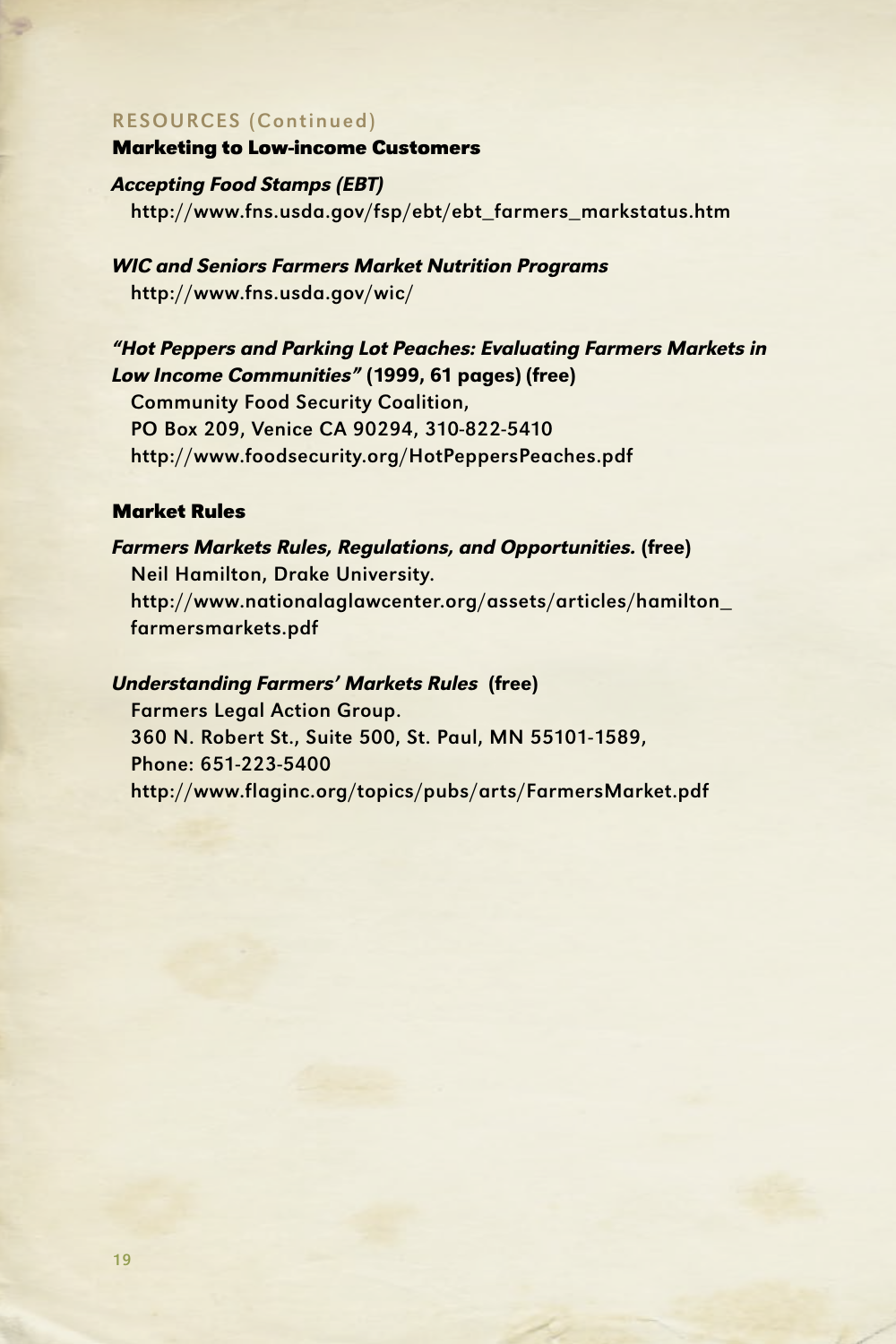### More Marketing Information

#### **Find a Farmers' Market or State Market Association Near You :**

USDA Market Services Branch 202-720-8317 or http://apps.ams.usda.gov/FarmersMarkets/

### **Businesses Planning and Production Information**

Find your County Extension Service office for information on business planning and production issues.

Cooperative Extension Headquarters 202-720-7441 http://www.csrees.usda.gov/Extension/index.html

### Market Gardening: A Start-up Guide (free)

 Basic information on marketing, equipment, recordkeeping, business planning, food safety, organic production, grower profiles, crop rotation, and common types of market produce. (2002, 16 pages) ATTRA, National Center for Appropriate Technology, 800-346-9140 http://attra.ncat.org/attra-pub/marektgardening.html

### **Estimating the Market's Economic Impact**

### "Sticky" Economy Evaluation Device (free)

A tool designed to measure a public markets' impact on the local economy. marketumbrella.org, New Orleans, LA 504.861.5898 http://www.marketumbrella.org/seed/seed\_home.php

#### "Tools for Rapid Market Assessments" (free)

A toolkit for conducting customers surveys, estimating sales and customer counts using dot posters. Larry Lev, Linda Brewer & Garry Stephenson Oregon State University Extension Service. 541-737-1417 http://smallfarms.oregonstate.edu/marketing-publications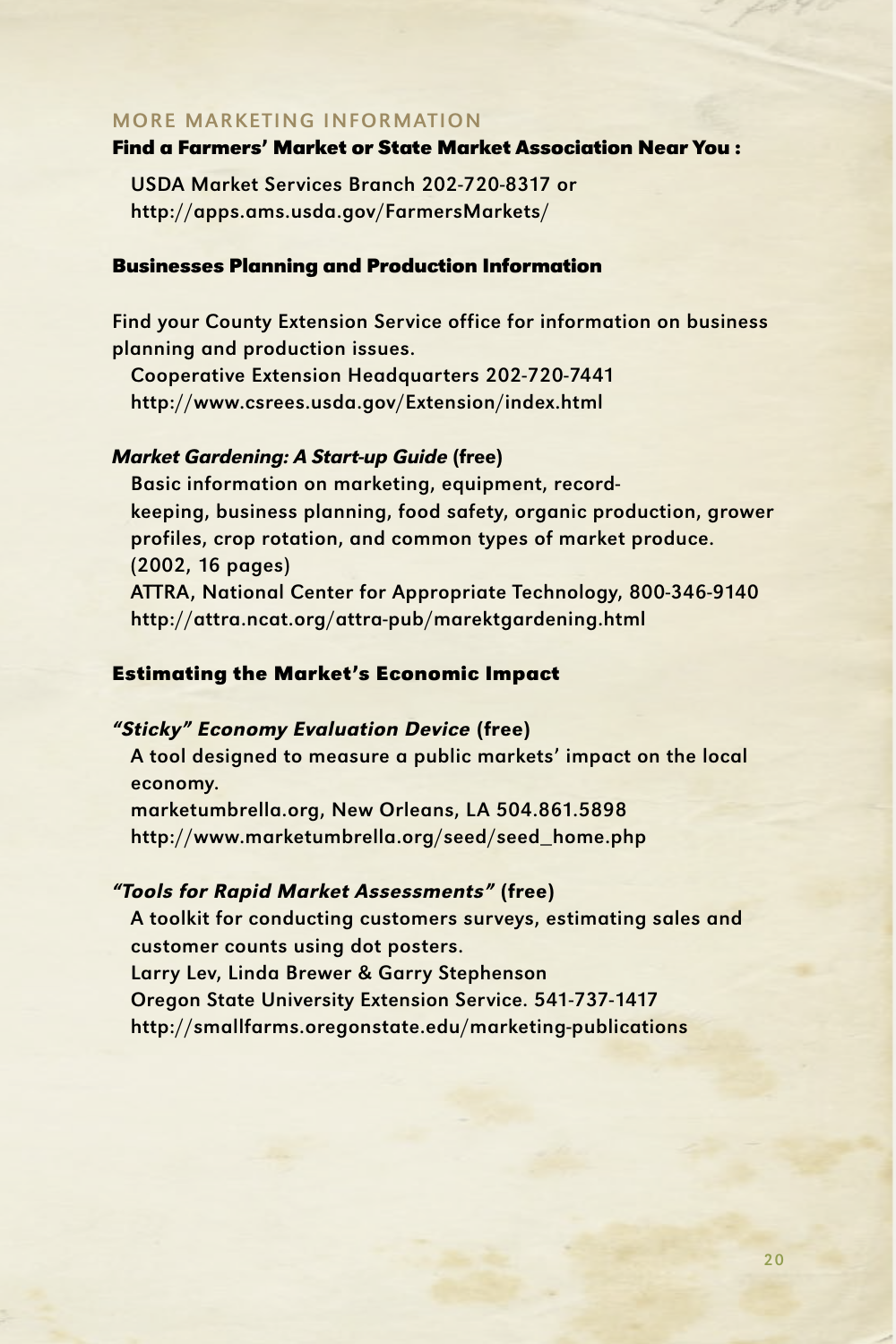### OUR PARTNERS

Our partners inspire us. They are leaders, practitioners and innovators of markets big and small. They are market managers, farmers, trainers, and advocates for the farmers' market community as a whole. They were our eyes and ears, translating years of grassroots knowledge into simple lessons all direct marketing farmers should know. They were kind enough to share their advice, marketing tips, advertising solutions and EBT lessons with us in the hopes of inspiring a new generation. Our partners are a resource to the whole farmers' market community and can be a resource to you too.

Both the Wallace Center and the Northeast Midwest Institute would like to offer our thanks to August Schumacher Jr, whose national leadership on farmers' markets inspired our work and the work of countless others.

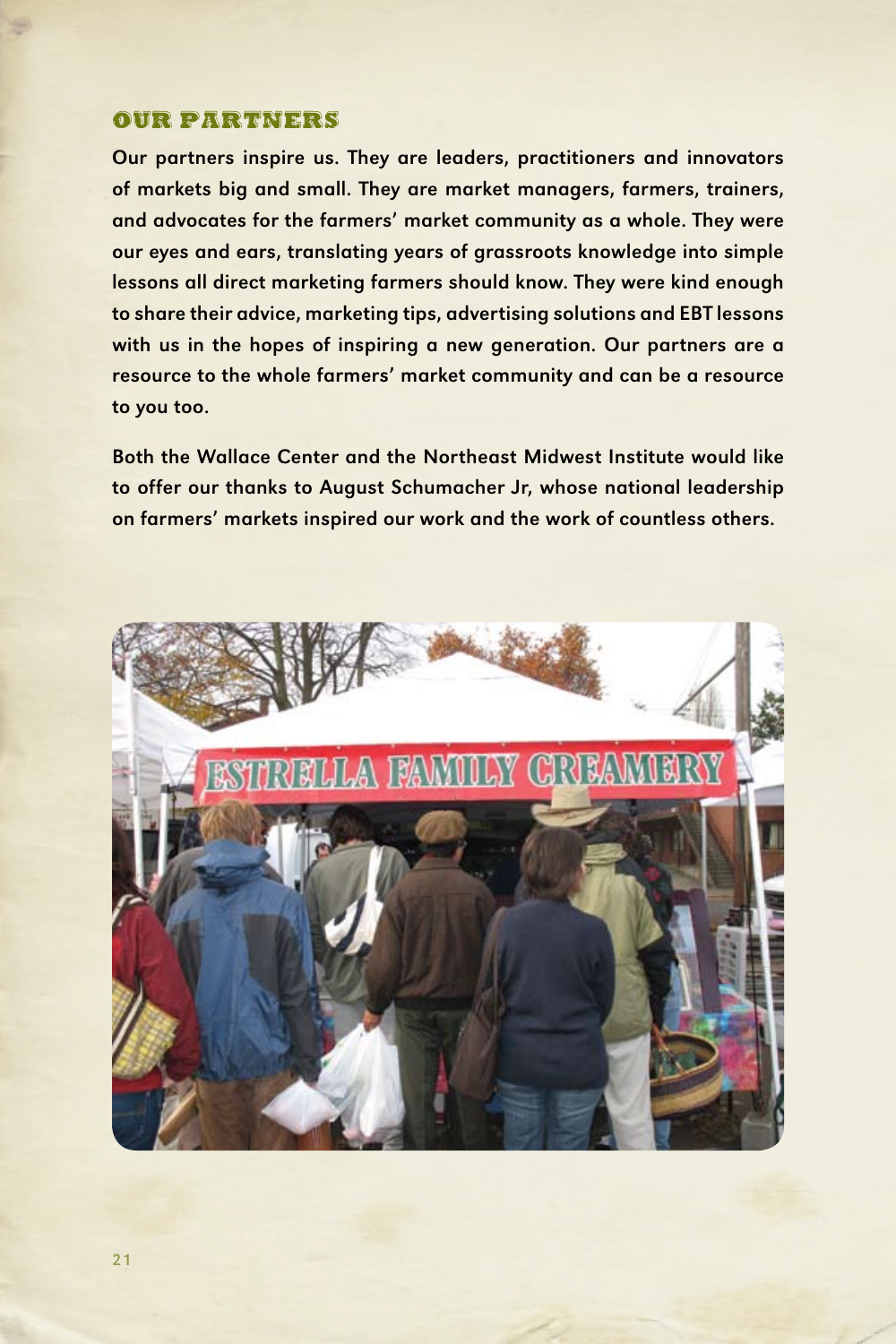













**FARM TO TABLE** 

SEATTLE NEIGHBORHOOD Farmers' Market Alliance

Growing Power

National Immigrant Farming Initiative

FreshFarm Markets